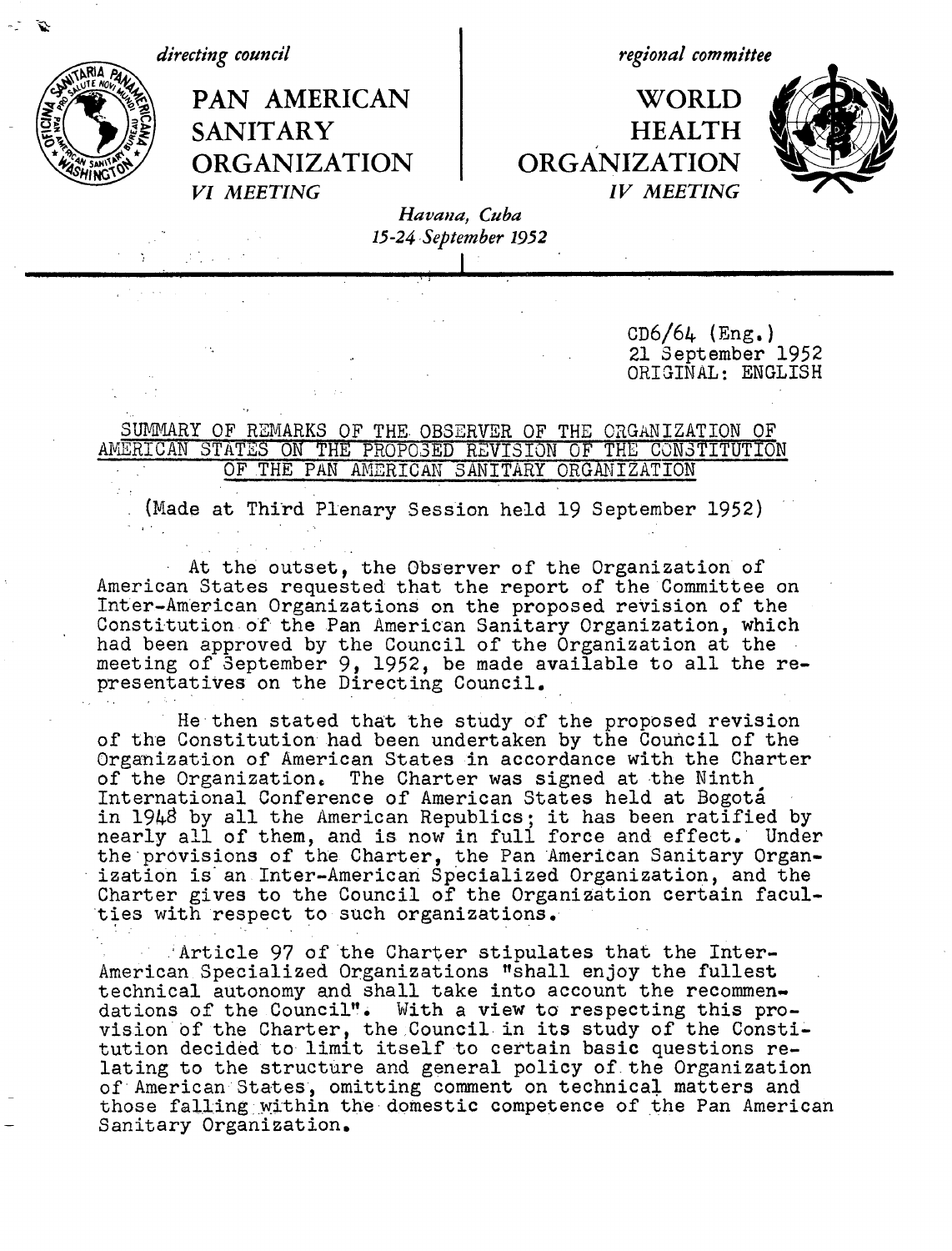CD6/64 (Eng.) Page 2

The two basic questions dealt with by the Council in its report are: 1) The position of territories of non-American States in relation to the Pan American Sanitary Organization; and 2) The relations between the Pan American Sanitary Organi- zation and the Organization of American States.

J

 $.$ On the first point there is no substantial difference between the report of the Council of the Organization and the draft Constitution submitted by the Permanent Committee. Both recognize that there must be a difference in the status of the Member States and of the territories.

The position of the Council of the Organization on this point is based on the provision of the Charter, which in Article 2 stipulates that  $\texttt{MAL}$  American States that ratify the present charter are Members of the Organization". The effect of this article is that only those American States that have control over their international relations can become members of the Organization of American States. It follows, therefore, that. if a state cannot become a member of the Organization, it like $wise<sub>0</sub> cannot become a Member of one of the Specialized Organization.$ zations,  $\mathcal{A}_{\mathcal{A}}$  , where  $\mathcal{A}_{\mathcal{A}}$  ,  $\mathcal{A}_{\mathcal{A}}$  $\ddot{\phantom{a}}$ 

Within this limitation and with a respect for this basic principle of the inter-American system, the Council of the Organization. recognizes the desirability and-the necessity'of the highest degree of collaboration in all technical matters with  $\alpha$ <br>those territories that cannot become members of the Organization. This is particularly true in the field of public-health and  $\cdots$ 

 $\mathcal{L}^{\text{max}}_{\text{max}}$ 

sanitation,. ... .... ~ ...X.:. ~ ...-. .,- .... ; -i\_ participation by territories in the technical work of the Pan. --<br>American Sanitary Organization, different points of view were expressed in the Committee on Inter-American Organizations. Some delegations expressed the opinion that such participation should not carry with it the right to vote even on the technical activities of the Sanitary Organization, inasmuch as the privilege of voting is an inherent right of membership. The majority opinion, however, was to the effect that in technical matters the territories should have the right to participate in the discussion and to vote. It was the unanimous opinion of the Council, however, that territories that do not have control of their international relations cannot become Members of the Pan. American ... Sanitary Organization, and that they should not vote on matters affecting policy, structural organization, or relations. ...

 $\mathcal{L}(\mathbf{X})$  and the set of the set of the set of the set of the set of the set of the set of the set of the set of the set of the set of the set of the set of the set of the set of the set of the set of the set of the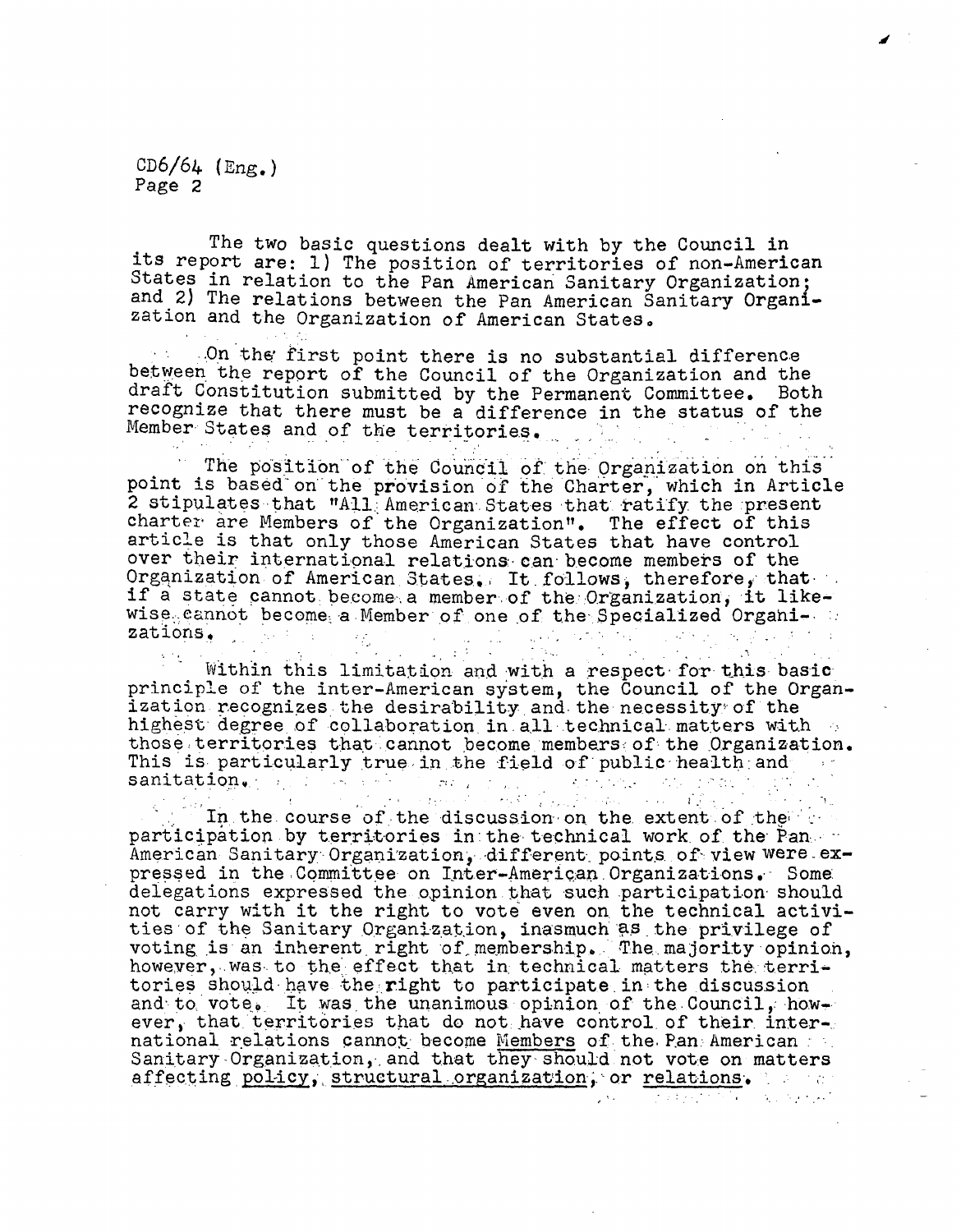CD6/64 (Eng.) Page 3

The Representative of Mexico had requested an exploration of the modification of Article 2 of the Constitution proposed in the report of the Council of the Organization of American States.

The observer of the Organization of American States explained this modification by stating that it was made in order that it might conform to the provisions of the Charter of the Organization. At the present time only the American Republics are Members of the Organization of American States, but under the term of Article 2 of the Charter, any other American State that has control over its international relations and that ratifies the Charter may likewise become a Member State of the Organization of American States.

The provision in the report of the Council that ratification of the Pan American Sanitary Code should be a condition precedent to becoming a member of the Pan American Sanitary Organization, is based on the understanding that the Code is' the basic, fundamental instrument of the Pan American Sanitary Organization. The Code is an international treaty, signed and ratified by all the present Member States. It therefore appeared to the Council of the Organization that if any other American State having control over its international relations should wish to become a Member of the Pan American Sanitary Organization, it should be willing to adhere to and ratify the basic document of the Organization.

The provision in the proposed new Article 2 (b) of the Constitution, providing for consultation with the Council of the Organization before a new Member State is admitted to membership in the Pan American Sanitary Organization, is based in the concept that such action would involve a substantial change in the structure of the Pan American Sanitary Organization. This the structure of the Pan American Sanitary Organization. is especially true if the State under consideration is not now a Member of the Organization of American States. This provision is based on Article XIX of the Agreement between the Council of the Organization of American States and'the Pan American Sanitary Organization, which stipulates that any step involving a substantial change in the structure of the Sanitary Organization shall first be submitted to the Council of the Organization of American States. -

The second basic point dealt with in the text proposed by the Council of the Organization has to do with the relations of the Pan American Sanitary Organization to the Organization of American States. Article 44 of the proposed Constitution prepared by the Permanent Committee states that the relations between the Pan American Sanitary Organization and the Organization of American States shall be governed by the agreements celebrated in conformity with the charter of the organization.